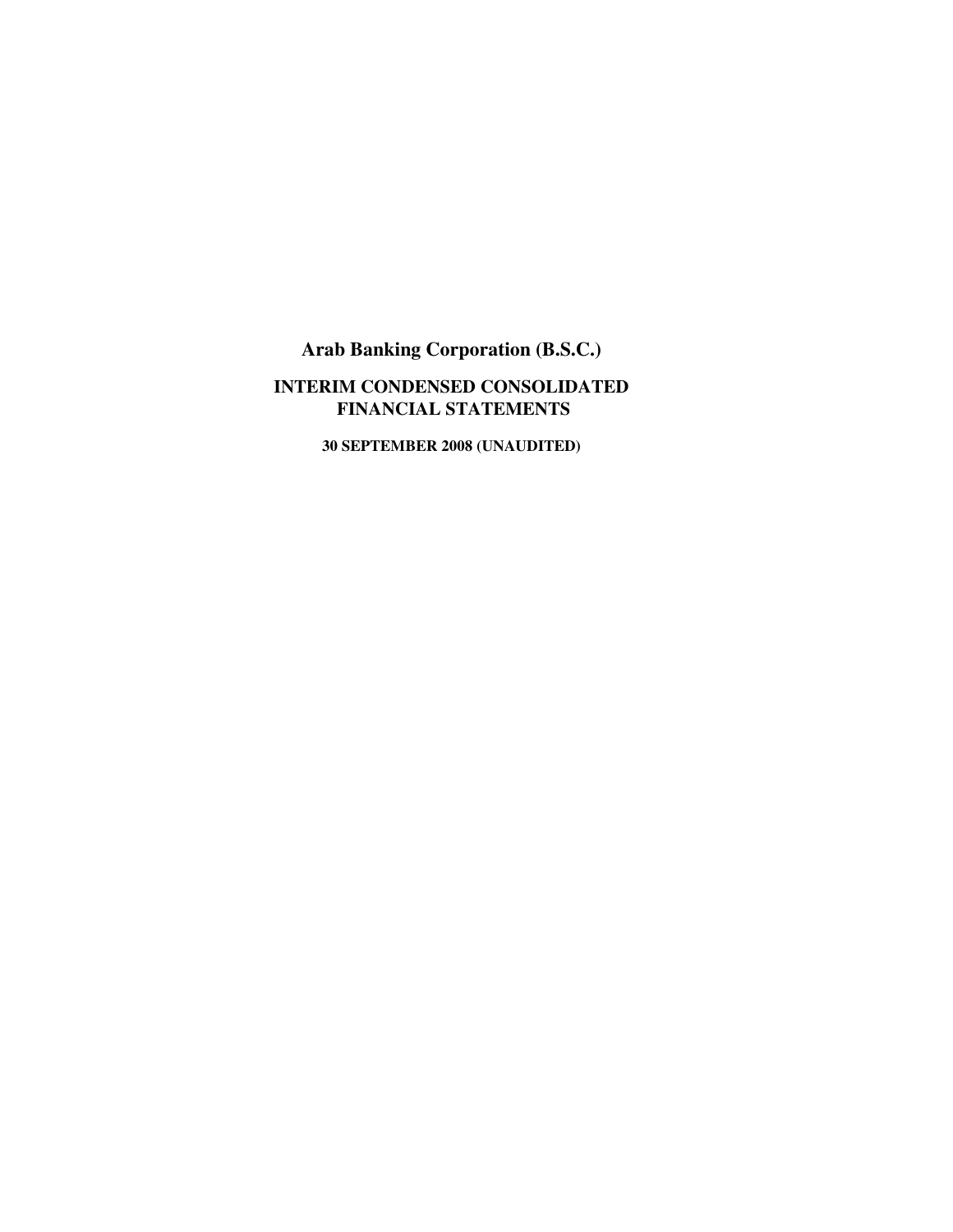

P.O. Box 140 14th Floor - The Tower Bahrain Commercial Complex Manama, Kingdom of Bahrain Tel: +973 1753 5455 Fax: +973 1753 5405 manama@bh.ev.com www.ev.com/me C.R. No. 6700

## REPORT ON REVIEW OF INTERIM CONDENSED CONSOLIDATED FINANCIAL STATEMENTS TO THE BOARD OF DIRECTORS OF ARAB BANKING CORPORATION (B.S.C.)

#### Introduction

We have reviewed the accompanying interim condensed consolidated financial statements of Arab Banking Corporation (B.S.C.) [the Bank] and its subsidiaries [the Group] as at 30 September 2008 comprising of the interim condensed consolidated balance sheet as at 30 September 2008 and the related interim condensed consolidated statements of income, cash flows and changes in equity for the nine-month period then ended and explanatory notes. The Board of Directors of the Bank is responsible for the preparation and presentation of these interim condensed consolidated financial statements in accordance with International Accounting Standard 34 [IAS 34] "Interim Financial Reporting". Our responsibility is to express a conclusion on these interim condensed consolidated financial statements based on our review.

#### **Scope of Review**

We conducted our review in accordance with International Standard on Review Engagements 2410, "Review of Interim Financial Information Performed by the Independent Auditor of the Entity". A review of interim financial information consists of making inquiries, primarily of persons responsible for financial and accounting matters, and applying analytical and other review procedures. A review is substantially less in scope than an audit conducted in accordance with International Standards on Auditing and consequently does not enable us to obtain assurance that we would become aware of all significant matters that might be identified in an audit. Accordingly, we do not express an audit opinion.

#### Conclusion

Based on our review, nothing has come to our attention that causes us to believe that the accompanying interim condensed consolidated financial statements are not prepared, in all material respects, in accordance with IAS 34.

Ernet + Young

29 October 2008 Manama, Kingdom of Bahrain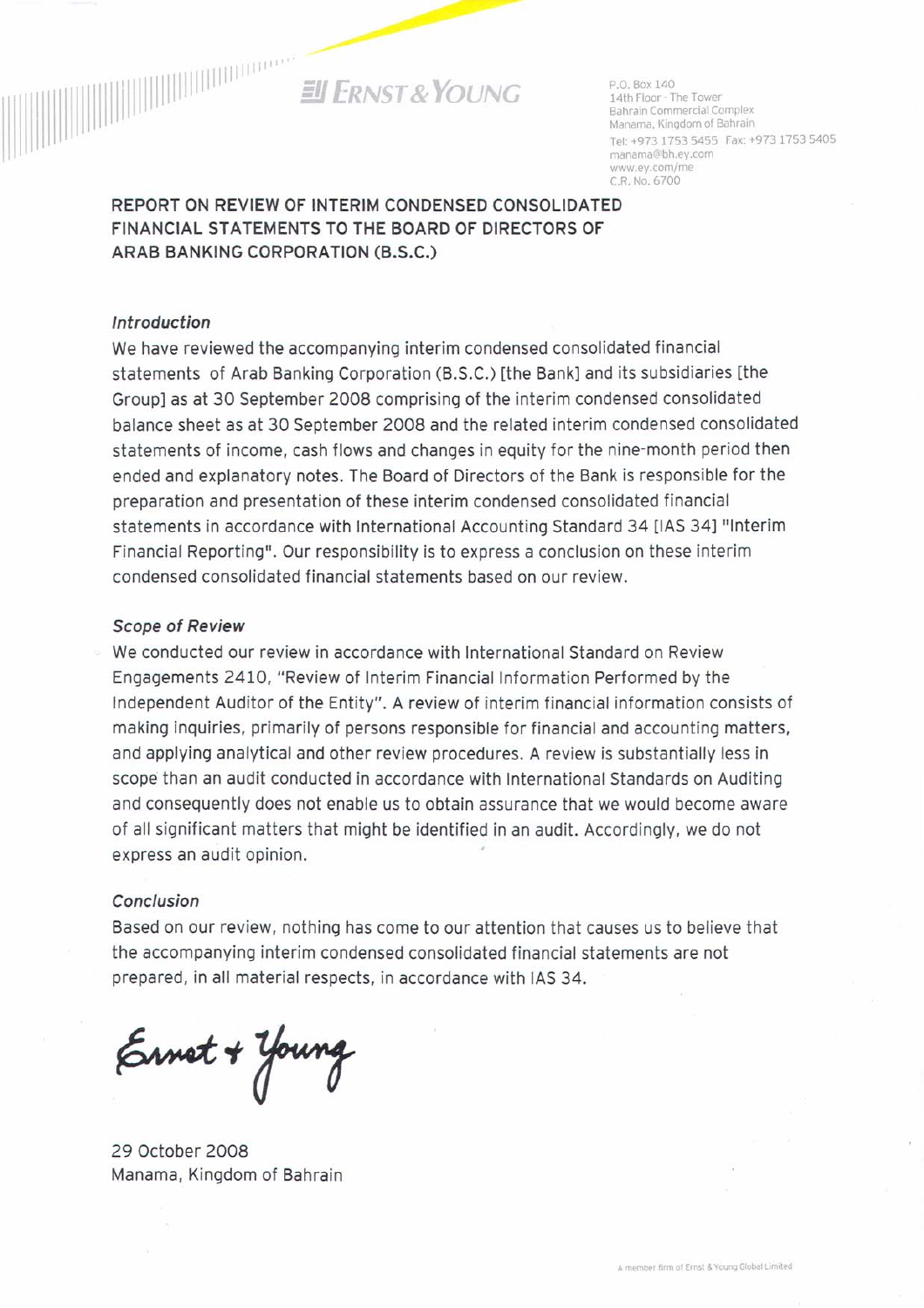## INTERIM CONSOLIDATED BALANCE SHEET

30 September 2008 (Unaudited)

All figures in US\$ Million

|                                                        |      | Unaudited            | Audited             |
|--------------------------------------------------------|------|----------------------|---------------------|
|                                                        | Note | 30 September<br>2008 | 31 December<br>2007 |
| <b>ASSETS</b>                                          |      |                      |                     |
| Liquid funds                                           |      | 625                  | 335                 |
| Trading securities                                     |      | 128                  | 747                 |
| Placements with banks and other financial institutions |      | 4,575                | 5,268               |
| Non-trading securities                                 |      | 10,769               | 12,890              |
| Loans and advances                                     |      | 13,197               | 12,329              |
| Investments in associates                              | 6    | 5                    | 32                  |
| Interest receivable                                    |      | 298                  | 392                 |
| Other assets                                           |      | 702                  | 621                 |
| Premises and equipment                                 |      | 134                  | 130                 |
| <b>TOTAL ASSETS</b>                                    |      | 30,433               | 32,744              |
| <b>LIABILITIES</b>                                     |      |                      |                     |
| Deposits from customers                                |      | 11,559               | 10,791              |
| Deposits from banks and other financial institutions   |      | 13,172               | 15,013              |
| Certificates of deposit                                |      | 51                   | 1,063               |
| Interest payable                                       |      | 235                  | 341                 |
| Taxation                                               |      | 53                   | 73                  |
| Other liabilities                                      |      | 741                  | 727                 |
| TERM NOTES, BONDS AND OTHER TERM FINANCING             |      | 2,511                | 2,579               |
| <b>TOTAL LIABILITIES</b>                               |      | 28,322               | 30,587              |
| <b>EQUITY</b>                                          |      |                      |                     |
| Share capital                                          | 7    | 2,000                | 1,000               |
| Reserves                                               |      | 18                   | 218                 |
| Retained earnings                                      |      | (244)                | 649                 |
| EQUITY ATTRIBUTABLE TO THE SHAREHOLDERS OF THE PARENT  |      | 1,774                | 1,867               |
| Minority interests                                     |      | 337                  | 290                 |
| <b>TOTAL EQUITY</b>                                    |      | 2,111                | 2,157               |
| TOTAL LIABILITIES AND EQUITY                           |      | 30,433               | 32,744              |

Mohammed Layas

Chairman

lassan Ali Juma dent & Chief Executive

The attached notes 1 to 7 form part of these interim condensed consolidated financial statements.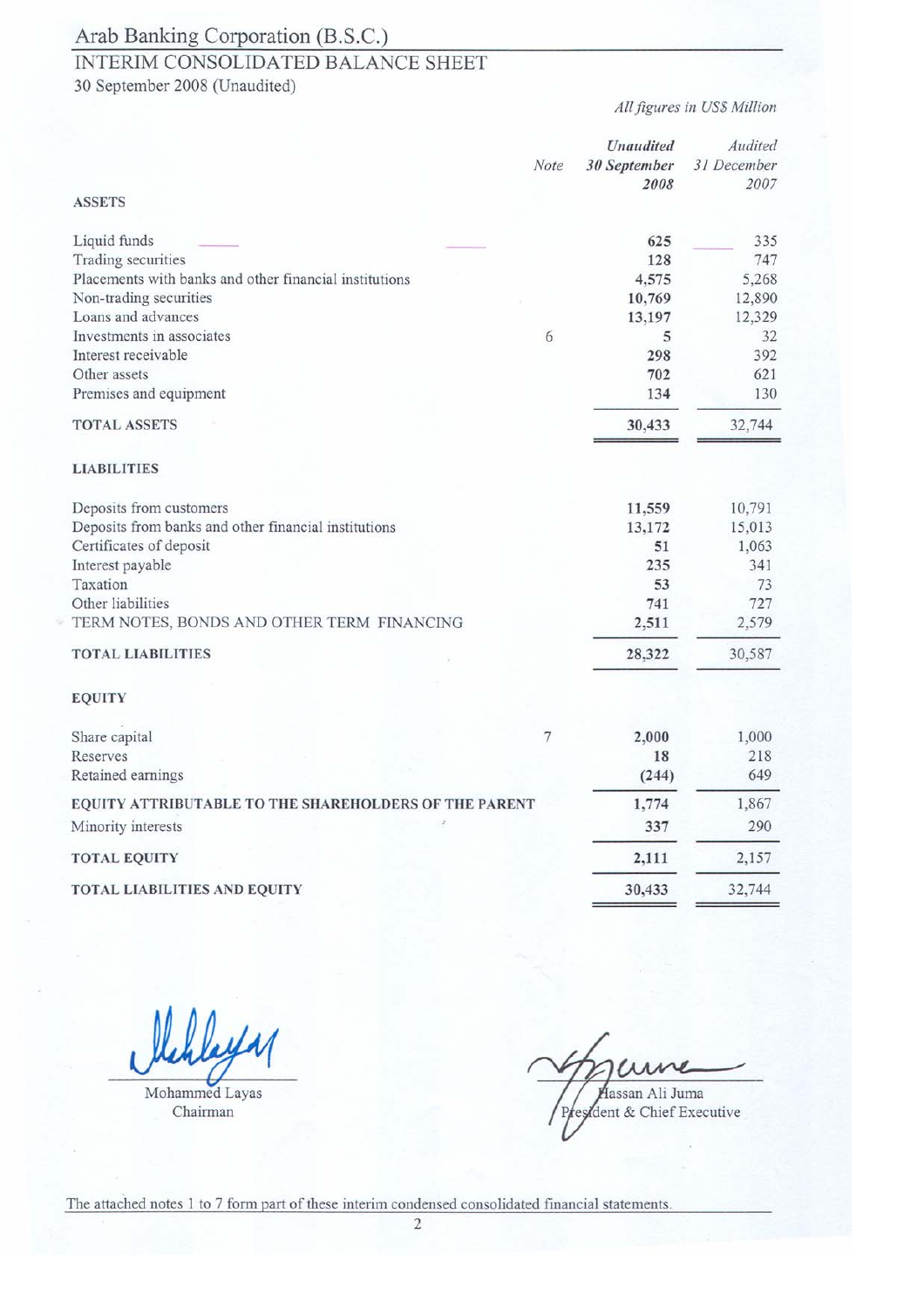## INTERIM CONSOLIDATED STATEMENT OF INCOME

Nine months ended 30 September 2008 (Unaudited)

*All figures in US\$ Million*

|                                                                           | Three months ended<br>30 September |              | Nine months ended<br>30 September |                |
|---------------------------------------------------------------------------|------------------------------------|--------------|-----------------------------------|----------------|
| <b>OPERATING INCOME</b>                                                   | 2008                               | 2007         | 2008                              | 2007           |
| Interest income<br>Interest expense                                       | 474<br>(356)                       | 460<br>(378) | 1,397<br>(1,081)                  | 1,206<br>(990) |
| Net interest income                                                       | 118                                | 82           | 316                               | 216            |
| Other operating income                                                    | 30                                 | 132          | 151                               | 303            |
| Total operating income                                                    | 148                                | 214          | 467                               | 519            |
| Impairment provisions - net                                               | (234)                              | (56)         | (974)                             | (46)           |
| OPERATING (LOSS) INCOME AFTER PROVISIONS                                  | (86)                               | 158          | (507)                             | 473            |
| <b>OPERATING EXPENSES</b>                                                 |                                    |              |                                   |                |
| <b>Staff</b>                                                              | 58                                 | 45           | 183                               | 149            |
| Premises and equipment<br>Other                                           | 8<br>23                            | 6<br>15      | 22<br>63                          | 17<br>48       |
|                                                                           | 89                                 |              | 268                               | 214            |
| Total operating expenses                                                  |                                    | 66           |                                   |                |
| (LOSS) PROFIT BEFORE TAXATION                                             | (175)                              | 92           | (775)                             | 259            |
| Taxation on foreign operations                                            | (7)                                | (14)         | (40)                              | (33)           |
| (LOSS) PROFIT FOR THE PERIOD                                              | (182)                              | 78           | (815)                             | 226            |
| Income attributable to minority interests                                 | (12)                               | (5)          | (37)                              | (10)           |
| (LOSS) PROFIT ATTRIBUTABLE TO THE<br><b>SHAREHOLDERS OF THE PARENT</b>    | (194)                              | 73           | (852)                             | 216            |
| <b>BASIC AND DILUTED EARNINGS PER</b><br><b>SHARE (EXPRESSED IN US\$)</b> | (0.10)                             | 0.07         | (0.62)                            | 0.22           |

The attached notes 1 to 7 form part of these interim condensed consolidated financial statements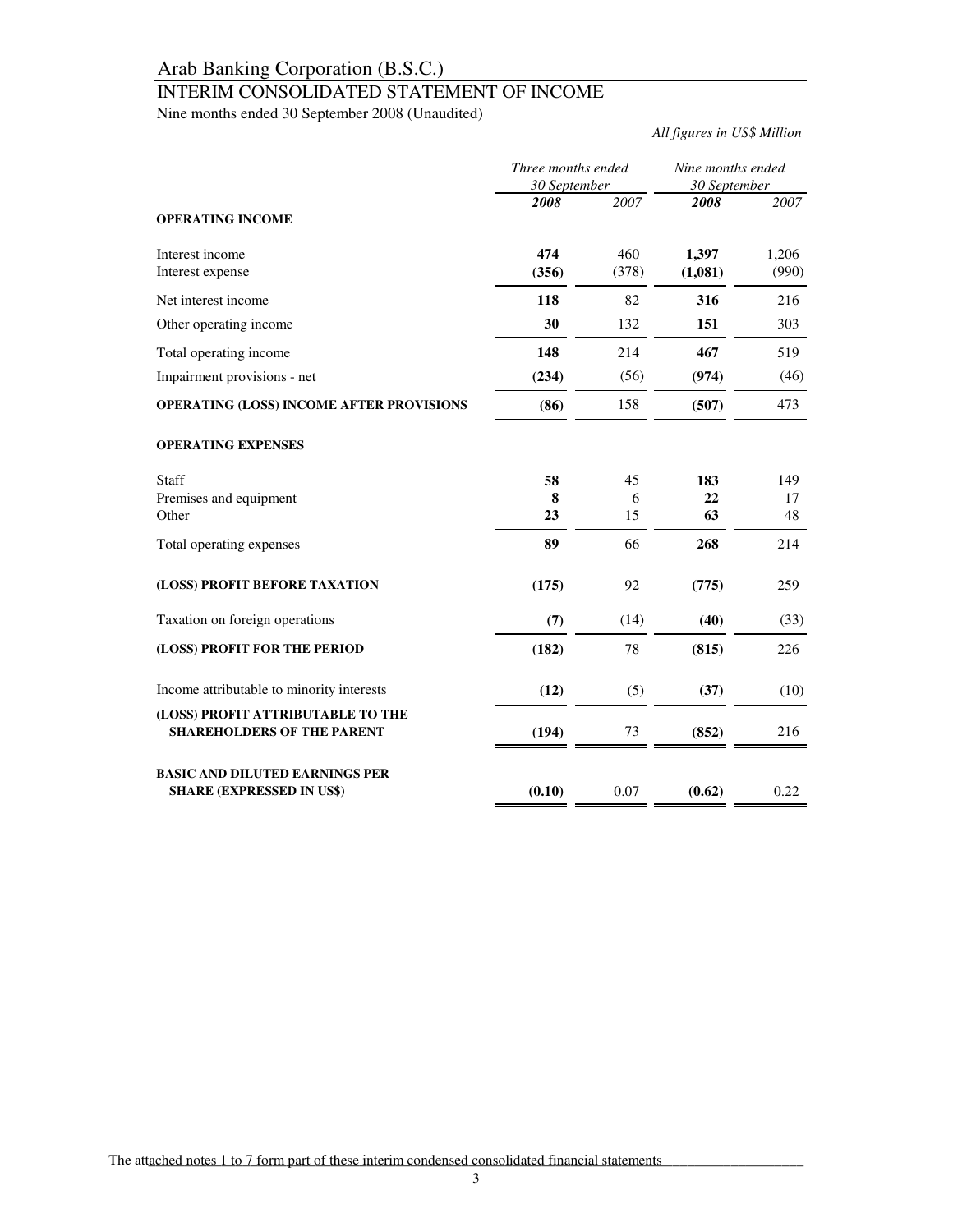## INTERIM CONSOLIDATED STATEMENT OF CASH FLOWS

Nine months ended 30 September 2008 (Unaudited)

*All figures in US\$ Million*

|                                                                       | Nine months ended<br><b>30 September</b> |          |
|-----------------------------------------------------------------------|------------------------------------------|----------|
|                                                                       | 2008                                     | 2007     |
| <b>OPERATING ACTIVITIES</b>                                           |                                          |          |
| (Loss) profit attributable to the shareholders of the parent          | (852)                                    | 216      |
| Items not involving cash flow:                                        |                                          |          |
| Impairment provisions - net                                           | 974                                      | 46       |
| Depreciation                                                          | 9                                        | 7        |
| Item considered separately:                                           |                                          |          |
| Gains less losses on non-trading securities                           | 9                                        | (6)      |
| Loss on sale of premises and equipment                                |                                          | (2)      |
| Changes in operating assets and liabilities:                          |                                          |          |
| Trading securities                                                    | 613                                      | (20)     |
| Placements with banks and other financial institutions                | 599                                      | 879      |
| Loans and advances                                                    | (1, 383)                                 | (1,981)  |
| Other assets                                                          | (41)                                     | (263)    |
| Deposits from customers                                               | 951                                      | 2,424    |
| Deposits from banks and other financial institutions                  | (1,497)                                  | 2,410    |
| Other liabilities                                                     | (12)                                     | 393      |
| Other non-cash movements                                              | 67                                       | (80)     |
| Net cash (used in) from operating activities                          | (563)                                    | 4,023    |
| <b>INVESTING ACTIVITIES</b>                                           |                                          |          |
| Purchase of non-trading securities                                    | (774)                                    | (6,070)  |
| Sale and redemption of non-trading securities                         | 1,648                                    | 1,509    |
| Purchase of premises and equipment                                    | (33)                                     | (11)     |
| Sale of premises and equipment                                        | 6                                        | 8        |
| Controlling interest in an associate (note 6)                         | (6)                                      |          |
| Net cash from (used in) investing activities                          | 841                                      | (4, 564) |
|                                                                       |                                          |          |
| <b>FINANCING ACTIVITIES</b>                                           |                                          |          |
| Increase in share capital - Rights issue (note 7)                     | 1,110                                    |          |
| Repayment of certificates of deposit - net                            | (1,030)                                  | (27)     |
| (Repayment) Issue of term notes, bonds and other term financing - net | (58)                                     | 156      |
| Issue of subordinated debt                                            |                                          | 500      |
| Cash dividend paid                                                    |                                          | (100)    |
| Net cash from financing activities                                    | 22                                       | 529      |
| Increase (decrease) in liquid funds                                   | 300                                      | (11)     |
| Effect of exchange rate changes on liquid funds                       | (10)                                     | 7        |
| Liquid funds at beginning of the period                               | 335                                      | 274      |
| Liquid funds at end of the period*                                    | 625                                      | 270      |

\* Liquid funds comprise cash, nostro balances and balances with central banks.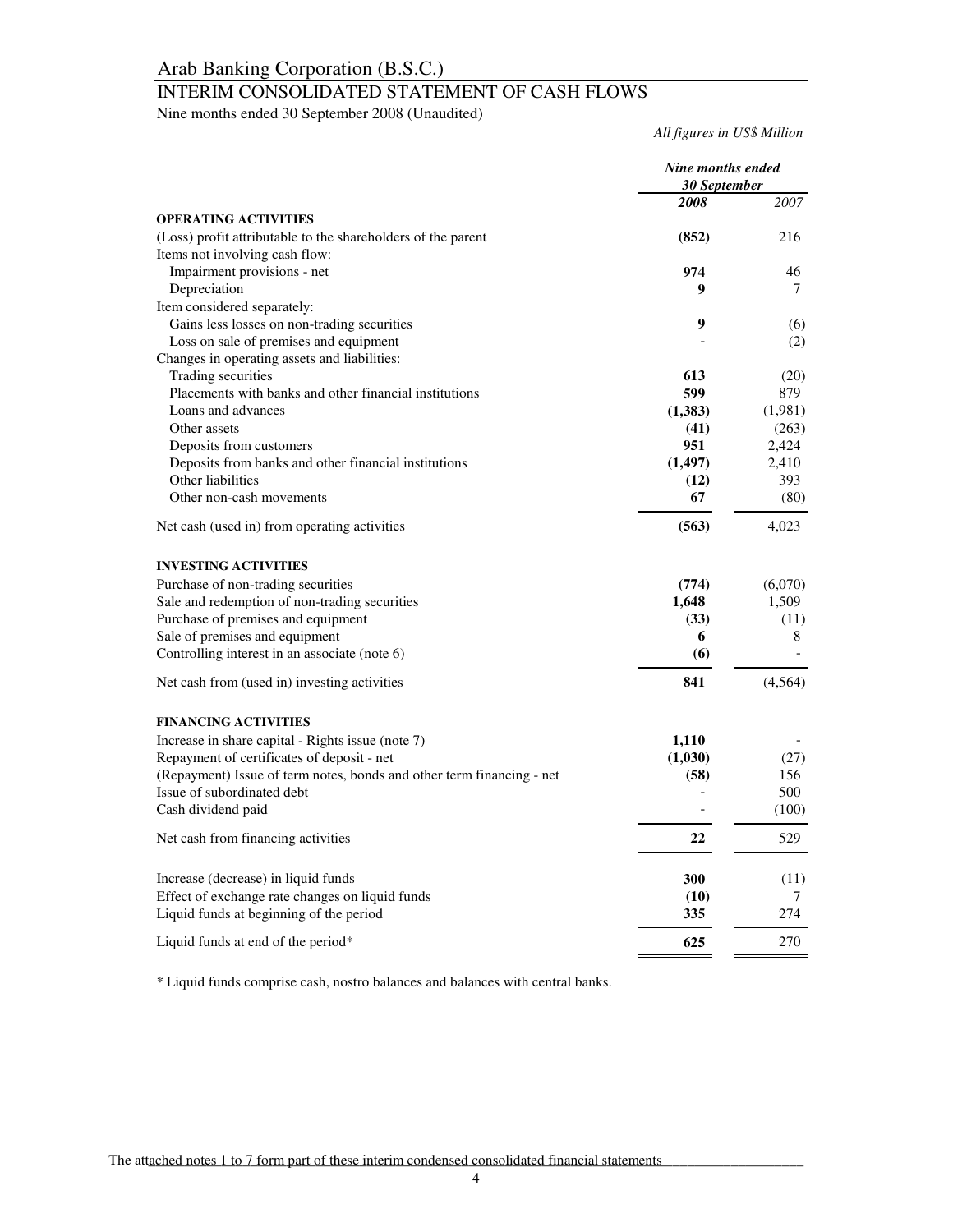### INTERIM CONSOLIDATED STATEMENT OF CHANGES IN EQUITY

Nine months ended 30 September 2008 (Unaudited)

*All figures in US\$ Million*

|                                                                                         | Attributable to shareholders of the parent |                         |                      |                    |                         | Minority<br>interests                  | Total<br>equity |                                  |               |
|-----------------------------------------------------------------------------------------|--------------------------------------------|-------------------------|----------------------|--------------------|-------------------------|----------------------------------------|-----------------|----------------------------------|---------------|
| <b>Movements in 2008</b>                                                                | <b>Share</b><br>capital                    | <b>Share</b><br>premium | Statutory<br>reserve | General<br>reserve | Retained<br>$earnings*$ | Cumulative<br>changes in<br>fair value | Total           |                                  |               |
| Balance at 31 December 2007                                                             |                                            |                         | 309                  |                    |                         |                                        |                 |                                  |               |
|                                                                                         | 1,000                                      |                         |                      | 150                | 649                     | (241)                                  | 1,867           | 290                              | 2,157         |
| Foreign exchange translation adjustments<br>Cumulative changes in fair values and other |                                            |                         |                      |                    | (41)<br>$\overline{a}$  | (310)                                  | (41)<br>(310)   | (17)<br>$\overline{\phantom{a}}$ | (58)<br>(310) |
| Net income recognised directly in equity                                                |                                            |                         |                      |                    | (41)                    | (310)                                  | (351)           | (17)                             | (368)         |
| Loss for the nine month period ended 30 September 2008                                  |                                            |                         |                      |                    | (852)                   |                                        | (852)           | 37                               | (815)         |
| Total recognised income and expense for the period                                      |                                            |                         |                      |                    | (893)                   | (310)                                  | (1,203)         | 20                               | (1, 183)      |
| Issue of share capital (note 7)                                                         | 1,000                                      | 110                     |                      |                    |                         |                                        | 1,110           | $\overline{\phantom{a}}$         | 1,110         |
| Controlling interest in an associate (note 6)                                           |                                            |                         |                      |                    |                         |                                        |                 | 27                               | 27            |
| <b>Balance at 30 September 2008</b>                                                     | 2,000                                      | 110                     | 309                  | 150                | (244)                   | (551)                                  | 1,774           | 337                              | 2,111         |
| <b>Movements in 2007</b>                                                                |                                            |                         |                      |                    |                         |                                        |                 |                                  |               |
| Balance at 31 December 2006                                                             | 1,000                                      |                         | 296                  | 150                | 612                     | 10                                     | 2,068           | 50                               | 2,118         |
| Foreign exchange translation adjustments                                                |                                            |                         |                      |                    | 19                      |                                        | 19              | 4                                | 23            |
| Cumulative changes in fair values and other                                             |                                            |                         |                      |                    |                         | (165)                                  | (165)           | $\overline{\phantom{a}}$         | (165)         |
| Net income recognised directly in equity                                                |                                            |                         |                      |                    | 19                      | (165)                                  | (146)           | $\overline{4}$                   | (142)         |
| Profit for the nine month period ended 30 September 2007                                |                                            |                         |                      | $\overline{a}$     | 216                     |                                        | 216             | 10                               | 226           |
| Total recognised income and expense for the period                                      |                                            |                         |                      |                    | 235                     | (165)                                  | 70              | 14                               | 84            |
| Dividend                                                                                |                                            |                         |                      |                    | (100)                   |                                        | (100)           | $\overline{a}$                   | (100)         |
| Dilution in a subsidiary                                                                |                                            |                         |                      |                    |                         |                                        |                 | 205                              | 205           |
| <b>Balance at 30 September 2007</b>                                                     | 1,000                                      |                         | 296                  | 150                | 747                     | (155)                                  | 2,038           | 269                              | 2,307         |

\* Retained earnings include loss of US\$ \$11 million (31 December 2007: US\$ 30 million) representing net unrealised gains / losses on translation of investments in foreignsubsidiaries into US dollars and non-distributable reserves amounting to US\$ 396 million (31 December 2007: US\$ 275 million).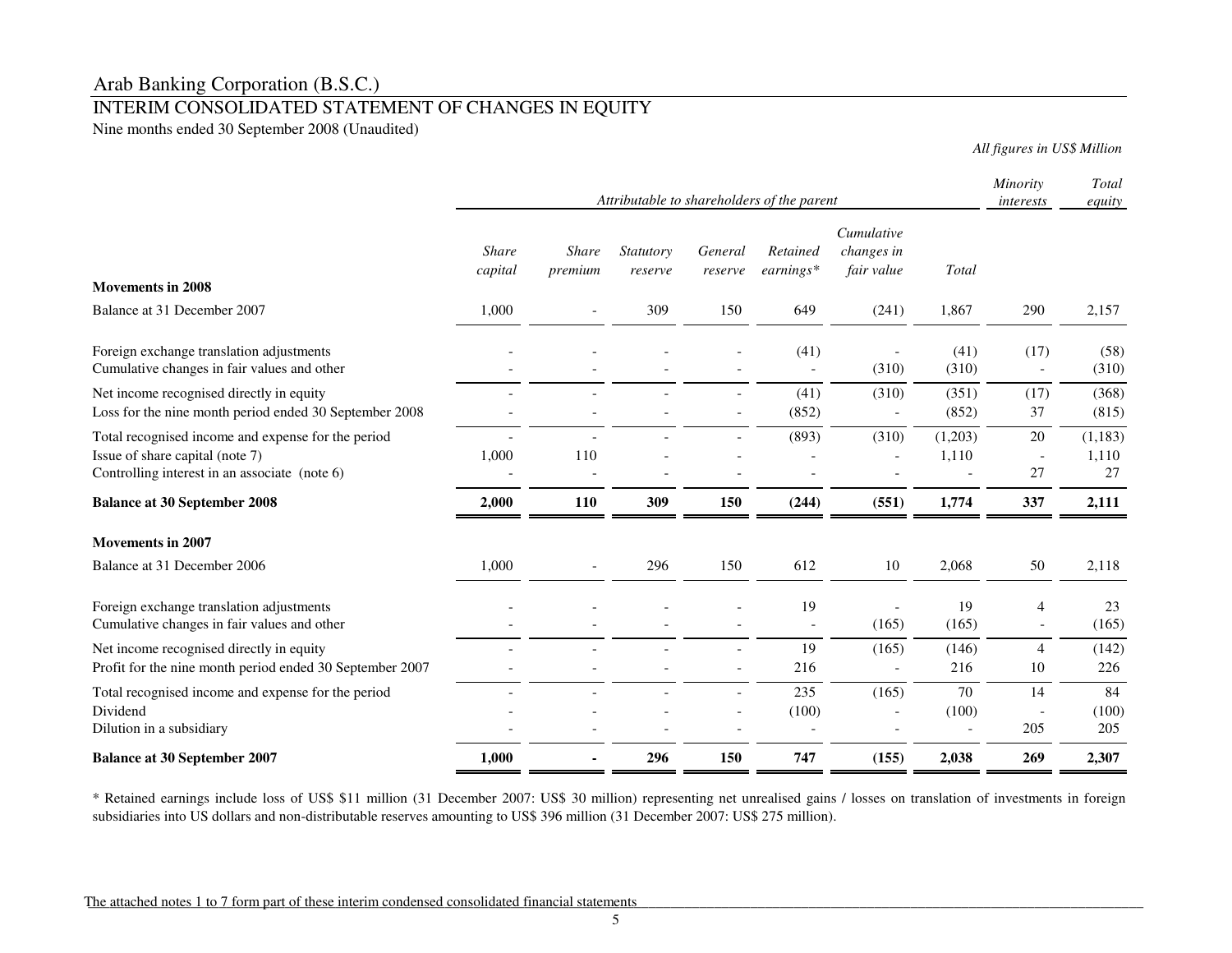## NOTES TO THE INTERIM CONDENSED CONSOLIDATED FINANCIAL STATEMENTS

30 September 2008 (Unaudited)

*All figures in US\$ Million*

#### **1 INCORPORATION AND ACTIVITIES**

The Parent Bank, Arab Banking Corporation (B.S.C.), [the Bank] is incorporated in the Kingdom of Bahrain by an Amiri decree, and operates under a wholesale banking licence issued by the Central Bank of Bahrain.

#### **2 BASIS OF PREPARATION AND ACCOUNTING POLICIES**

#### **Basis of preparation**

The interim condensed consolidated financial statements of the Bank and its subsidiaries [the Group], for the nine months ended 30 September 2008, are prepared in accordance with International Accounting Standard 34, "Interim Financial Reporting".

The interim condensed consolidated financial statements do not contain all information and disclosures required for full financial statements prepared in accordance with International Financial Reporting Standards. In addition, results for the nine months ended 30 September 2008 are not necessarily indicative of the results that may be expected for the financial year ending 31 December 2008.

#### **Significant accounting policies**

The accounting policies adopted in the preparation of the interim condensed consolidated financial statements are consistent with those followed in the preparation of the Group's annual consolidated financial statements for the year ended 31 December 2007.

#### **3 CONSOLIDATION**

These interim condensed consolidated financial statements include the financial statements of the Bank and its subsidiaries after elimination of inter-company transactions and balances.

#### **4 SEGMENTAL INFORMATION**

Segmental information is presented in respect of the Group's business and geographical segments. The primary reporting format business segments, is based on the products and services provided or the type of customer serviced and reflects the manner in which financial information is evaluated by management and the Board of Directors.

The results reported for the business segments are based on the Group's internal financial reporting systems. The accounting policies of the segments are the same as those applied in the preparation of the Group's annual consolidated financial statements. Transactions between segments are conducted at estimated market rates on an arm's length basis.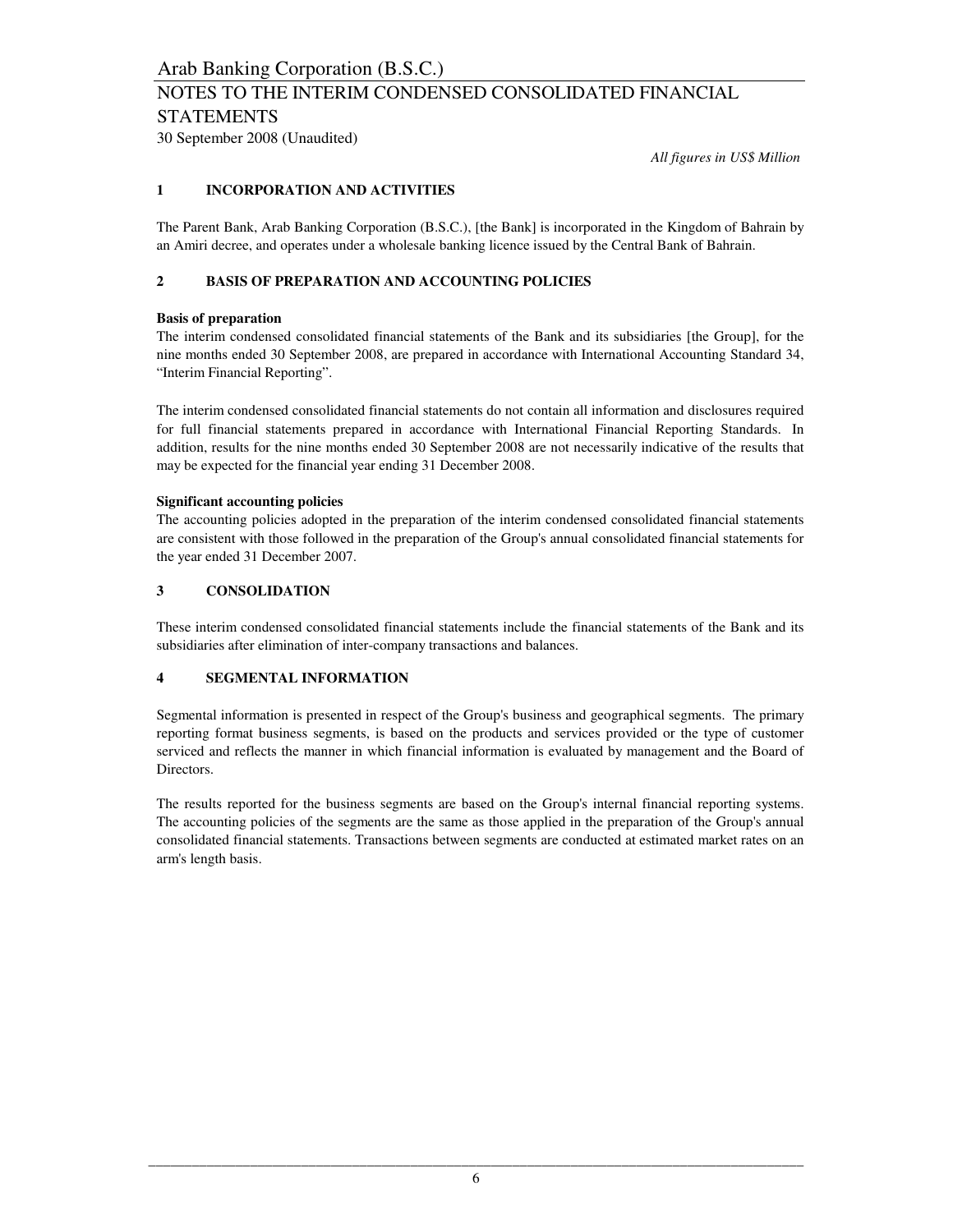# Arab Banking Corporation (B.S.C.) NOTES TO THE INTERIM CONDENSED CONSOLIDATED FINANCIAL STATEMENTS

30 September 2008 (Unaudited)

*All figures in US\$ Million*

#### **4SEGMENTAL INFORMATION (continued)**

|                                                                                | 1 January to 30 September 2008 |                                             |                         |                                               |                                       |           |                              |                                   |              |
|--------------------------------------------------------------------------------|--------------------------------|---------------------------------------------|-------------------------|-----------------------------------------------|---------------------------------------|-----------|------------------------------|-----------------------------------|--------------|
|                                                                                | <b>Treasury</b>                | <b>Project and</b><br>structured<br>finance | <b>Trade</b><br>finance | <b>Commercial</b><br>banking and<br>corporate | <b>Islamic</b><br>banking<br>services | Retail    | <b>Investment</b><br>banking | <b>Equity</b> and<br><b>Other</b> | <b>Total</b> |
| Net interest and other income                                                  | 81                             | 30                                          | 69                      | 110                                           | 13                                    | 57        | $\boldsymbol{2}$             | 105                               | 467          |
| <b>Segment result before provision</b><br><b>Impairment provisions - net</b>   | 55<br>(913)                    | 21<br>(2)                                   | 35                      | 63<br>(2)                                     | 5                                     | 19<br>(6) | (4)                          | 104<br>(51)                       | 298<br>(974) |
| <b>Segment result</b>                                                          | (858)                          | 19                                          | 35                      | 61                                            | 5                                     | 13        | (4)                          | 53                                | (676)        |
| <b>Unallocated operating expenses</b>                                          |                                |                                             |                         |                                               |                                       |           |                              |                                   | (99)         |
| <b>Loss before taxation</b>                                                    |                                |                                             |                         |                                               |                                       |           |                              |                                   | (775)        |
| <b>Segment assets employed</b>                                                 | 15,912                         | 2,720                                       | 2,517                   | 5,631                                         | 1,706                                 | 834       | 29                           | 1,084                             | 30,433       |
| <b>Segment liabilities and equity</b>                                          | 27,528                         |                                             |                         |                                               |                                       |           |                              | 2,905                             | 30,433       |
|                                                                                |                                |                                             |                         |                                               | 1 January to 30 September 2007        |           |                              |                                   |              |
|                                                                                | Treasury                       | Project and<br>structured<br>finance        | Trade<br>finance        | Commercial<br>banking and<br>corporate        | <b>Islamic</b><br>banking<br>services | Retail    | Investment<br>banking        | Equity and<br>Other               | Total        |
| Net interest and other income                                                  | 96                             | 26                                          | 57                      | 78                                            | 24                                    | 30        |                              | 208                               | 519          |
| Segment result before provision<br>(Write back of) impairment provisions - net | 72<br>(61)                     | 17                                          | 31                      | 50<br>11                                      | 17<br>(1)                             | 7<br>(2)  |                              | 207<br>7                          | 401<br>(46)  |
| Segment result                                                                 | 11                             | 17                                          | 31                      | 61                                            | 16                                    | 5         |                              | 214                               | 355          |
| Unallocated operating expenses                                                 |                                |                                             |                         |                                               |                                       |           |                              |                                   | (96)         |
| Profit before taxation                                                         |                                |                                             |                         |                                               |                                       |           |                              |                                   | 259          |
| Segment assets employed *                                                      | 18,765                         | 2,521                                       | 2,472                   | 5,554                                         | 1,620                                 | 568       | 178                          | 1,066                             | 32,744       |
| Segment liabilities and equity*                                                | 29,787                         |                                             |                         |                                               |                                       |           |                              | 2,957                             | 32,744       |

\* At 31 December 2007

The Group restructured the internal reporting lines for some of its segments. Previous year's figures have been reclassified accordingly.